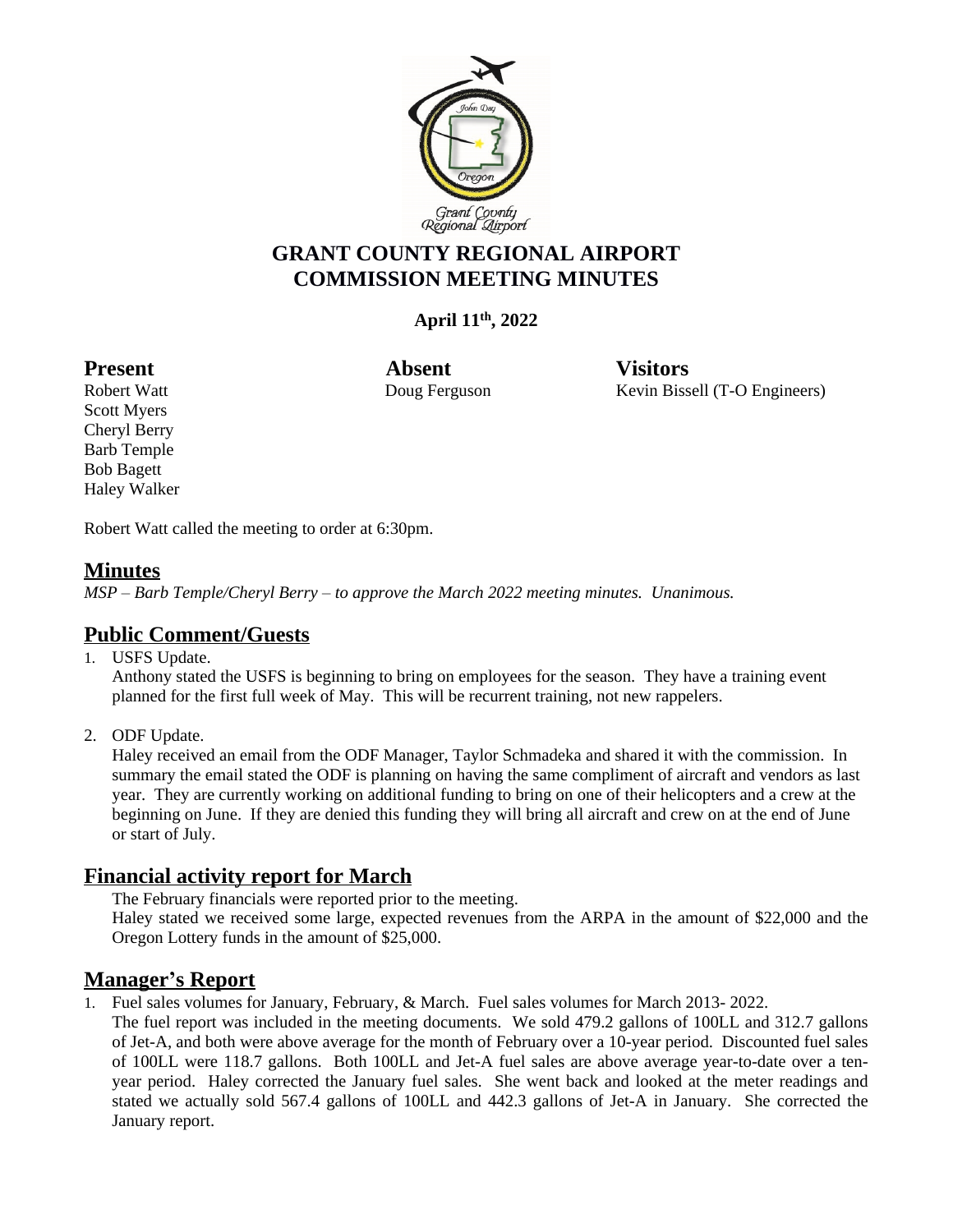2. Fuel resale and replacement values.

Haley stated the fuel costs increased significantly and provided an example of a \$0.40/gallon increase in Jet-A fuel cost between two weeks of the month. She stated we had a good sales month in gallons sold, but our markup is low for both fuels. 100LL and Jet-A fuel prices are currently \$6.45/gallon for 100LL and \$6.00/gallon for Jet-A. 100LL markup is \$0.50/gallon. Jet-A markup is \$1.00. Our cost for 100LL is \$5.95/gallon and Jet-A cost \$5.00/gallon.

3. Classroom and office events/activities.

Items noted are not including the regular Airport Commission meetings, Air Search, and the USFS. For the month of March we had twelve scheduled events with seven paying and five non-paying events. The non-paying events were GC SAR, CAT meeting, NRAC meeting, Victim's Assistance, and a BIC meeting (County). For the month of April we have fourteen total events with five paying and nine non-paying. The non-paying events include GC Economic Development (2), CAT meeting, NRAC meeting, GC Road Department, LCHP (Local Health), GC SAR, EOCA meeting, and Victim's Assistance.

Robert asked if we have lost revenue for the conference room due to the non-paying events. Haley stated she reviews this and if there is a paying event requesting to use the room she will notify the regular non-paying users so they can reschedule to a different location, so she is not seeing these interfere with revenue. She added that most of these non-paying events are in the evenings, so when paying events are scheduled they are typically daytime meetings and trainings.

- 4. Airport Maintenance Update.
	- Weed Spraying. Haley stated the boiler continues to function normally, and the cooling tower is ready for the warm season. Grant Soil & Conservation District was onsite at the airport and sprayed approximately 32 acres in the gravel along all runways and taxiways as well as the hangar areas and the SEAT Base area.

#### **Old Business**

1. Hangar Inspections.

Haley and Scott originally scheduled hangar inspections to take place today, but the weather did not cooperate, and as a result she doesn't have information to report on hangar inspections. She and Scott will reschedule and update when this is complete. Haley added she has had good response from hangar owners about scheduling times to meet.

2. Connect Oregon grant application status for RW 17/35 Widen & Reconstruction project. Haley updated the commission on the latest ranking and prioritization of the submitted grant applications. She listened to two days of discussion with the FRC (Final Review Committee). The FRC ranked and prioritized all project applications, and they are submitting their recommended list to the Oregon Transportation Commission for final review and identification of project application awards. Our hope is that they accept the FRC recommended list because our RW 17/35 Widen & Reconstruct Project – Construction Phase currently sits above the \$46 million cut line which would result in our airport having the match funding available. Haley requested additional letters of support and Sheriff Todd McKinley submitted a letter the same day which was very well written. Barb asked for a copy of the letter of support submitted by Sheriff Todd McKinley. Kevin commented about maximizing dollars and how important it is for the Connect Oregon program to use this funding to leverage other large pots of funding such as projects in the FAA AIP.

#### **New Business**

#### 1. Haley's Corner.

- Airport hours of operation. The airport continues operating our non-peak hours of 8am-4pm Sunday – Saturday. The airport terminal was not closed during the month of March. The airport terminal is scheduled to be closed Easter Sunday, April 17th.
- Schedule. Haley does not have any changes to her schedule.